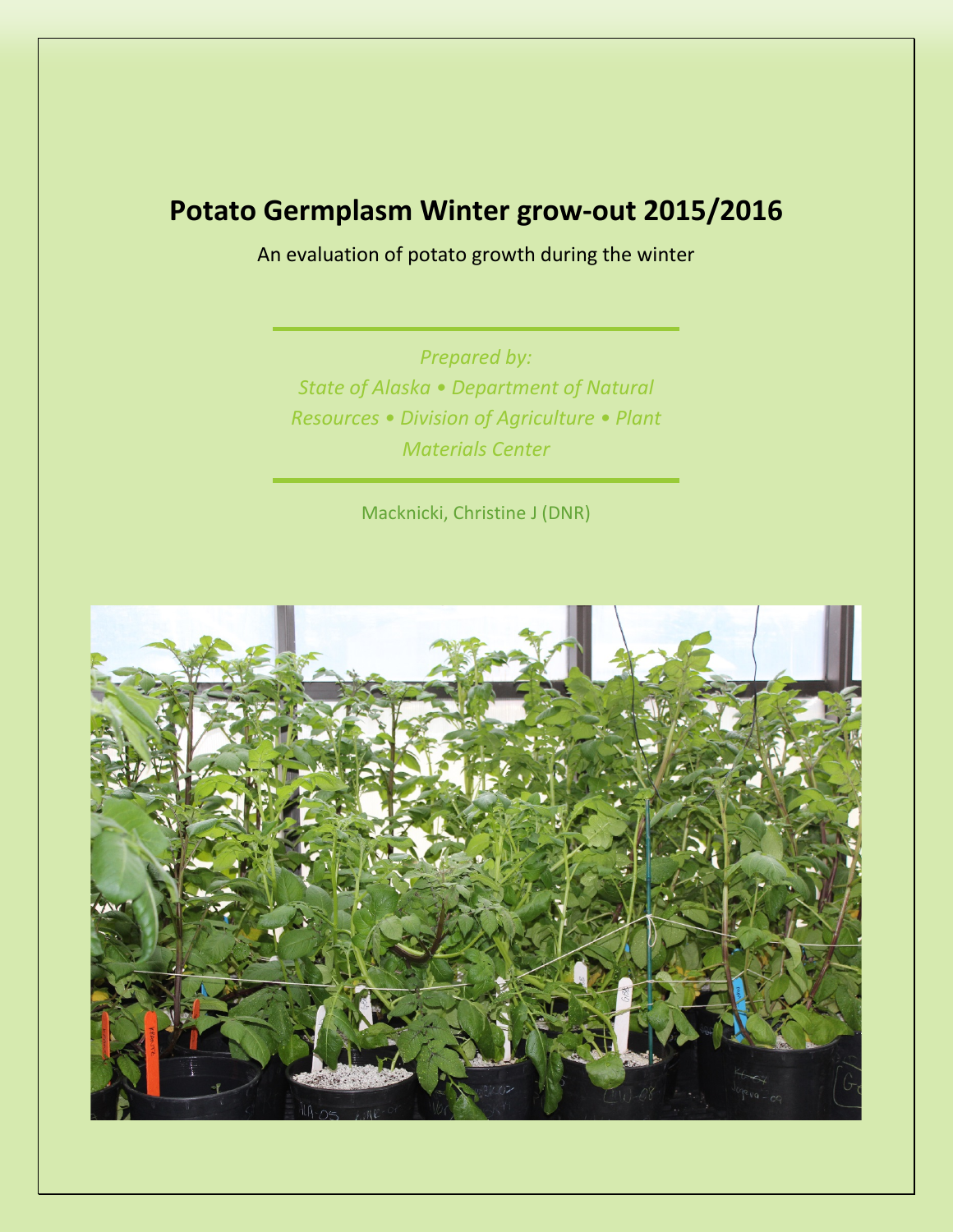### **Introduction**

The Potato Germplasm at the Plant Materials Center (PMC) conducted a winter grow out in cooperation with the PMC Horticulture Program. The USDA State National Harmonization Program (SNHP) requires that, after harvest, a sample of certified seed be grown to the vegetative state in the winter, and be sampled and screened for virus prior to export across state lines for participating states. Participation in the program is voluntary, but the requirements of any destination state or country must be met. The purpose of the SNHP is to unify the certification requirements among states to control the spread of disease. Large scale production and export businesses often send their certified seed to Hawaii or Florida to meet this requirement. The cost of this service when added to the high cost of export from Alaska has been detrimental to the potato export industry in the state. The purpose of this project was to determine the feasibility of a local winter grow out. The potato plants were grown through tuber development in order to test the formulation and performance of a new fertilizer mix specifically adapted to hydroponic potato production as well as to evaluate the potential for additional G-0 tuber production.

### **Materials and Methods**

A sunroom style greenhouse attached to the PMC main building was selected as the site for the study. The greenhouse has constant access to water and electricity throughout the winter as well as residual heat from the main building. Additional heat was supplied with a Marley® unit heater. Readily available materials that were used for the project include: 2-gallon pots, plantlets/tubers, hoses, wands, a Marley® unit heater, 35-gallon water tank, grow lights, benches, Greenshield®, PVC pipe, hand shears, grading screens, bags, labels, cold storage units, 1 liter Erlenmeyer Flasks, pH/Conductivity meter, light meter, controllers for lights and heat. Purchased for this project were 2 5-gallon buckets with lids, a Little-GIANT® pump, 2 bales of Pro-Mix, 4 bags of perlite, two T5 High Output (HO) fluorescent lights, and fertilizer.

Varieties to plant were chosen from a spectrum of maturity rates with an emphasis on mid-term maturity, typically 80-100 days under normal field conditions. Varieties were planted from either plantlets or G-0 tubers. The greenhouse was sterilized with Greenshield® on Jan. 7, 2016 and all pots were planted on Jan. 11, 2016.

| Variety                  | Source          | # of Pots      | <b>Maturity</b> |
|--------------------------|-----------------|----------------|-----------------|
| Granola                  | Plantlet        | 10             | Late            |
| <b>German Butterball</b> | G-0 tubers      | 7              | Late            |
| Denali                   | G-0 tubers      | 10             | Late            |
| All Blue                 | Plantlet        | 5              | Mid             |
| All Red                  | <b>Plantlet</b> | 12             | Mid             |
| Kennebec                 | G-0 tubers      | 2              | Mid             |
| Krantz                   | G-0 tubers      | $\overline{4}$ | Mid             |
| <b>Candy Cane</b>        | <b>Plantlet</b> | 7              | Mid             |
| <b>Magic Molly</b>       | G-0 tubers      | 13             | Mid             |
| <b>Bushes Peanut</b>     | <b>Plantlet</b> | 20             | Early           |
| <b>French Fingerling</b> | <b>Plantlet</b> | 10             | Early           |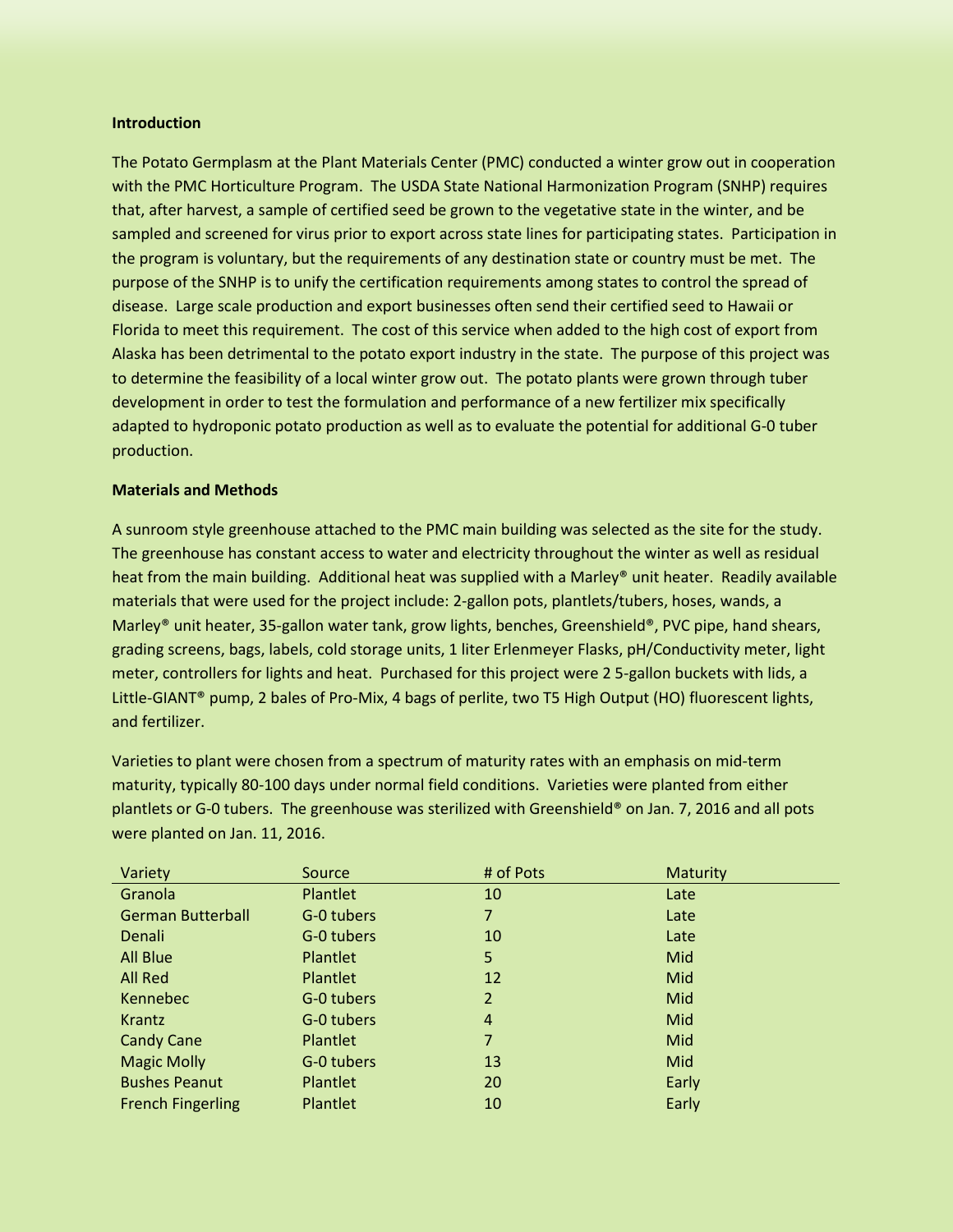The greenhouse was equipped with two T5 High Output (HO) fluorescent lights, one 324-watt and one 216-watt; as well as one High Intensity Discharge (HID) 600-watt Metal Halide lamp on a moving track system. After planting, the output of the grow lights was measured with an Apogee light meter. At pot level, the light output ranged from  $164 \mu$ mol/m<sup>2</sup>/s to 226 $\mu$ mol/m<sup>2</sup>/s. The lights were programmed to be on for 18 hours/day at initiation. The duration of the light cycle was systematically diminished after the flowering stage.

Fertilizer components were purchased individually and were measured appropriately for 5 gallons of 100x concentrate. The components were separated into two discrete solutions that were only combined at dilution in order to reduce precipitation.

# Solution A

| 734.5 g     | <b>Potassium Nitrate</b> |
|-------------|--------------------------|
| $1,695.3$ g | <b>Calcium Nitrate</b>   |
| 24.4 g      | Iron EDTA                |

The components were combined and filled to 5 gallons with potable water in a 5-gallon bucket with a lid.

# Solution B

| 215.0 g           | <b>Magnesium Sulfate</b>      |
|-------------------|-------------------------------|
| 128.7 g           | Potassium Monobasic Phosphate |
| 8.6 <sub>g</sub>  | <b>Boric Acid</b>             |
| 7.4g              | <b>Manganese Sulfate</b>      |
| $0.154$ g         | Sodium Molybdate              |
| 1.785 g           | <b>Copper Sulfate</b>         |
| 3.43 <sub>g</sub> | <b>Zinc Sulfate</b>           |
| 186.5 g           | Ammonium Monobasic Phosphate  |
| 292.7 g           | <b>Potassium Sulfate</b>      |

The components were combined and filled to 5 gallons with potable water in a 5-gallon bucket with a lid.

At formulation 1 liter of solution A and 1 liter of solution B were added to a partially filled 35-gallon tank and filled to a premeasured 100-liter mark with potable water. After dilution, the pH was measured and found to be within the acceptable range at 6.91. The conductivity was also measured and found to be high at 2220µS/cm. Future dilutions incorporated 3-5 liters of distilled water to reduce the conductivity. The 100-liter final formulation tank was equipped with a Little GIANT® pump with a bypass valve made from PVC pipe for mixing, attached to a hose and a wand. All the potato pots were hand watered as necessary.

On March 4th, the PMC pathology department (part of the PMC Horticulture Program) sampled the grow-out. One percent (1%) of each variety was sampled with a minimum of 10 leaves collected per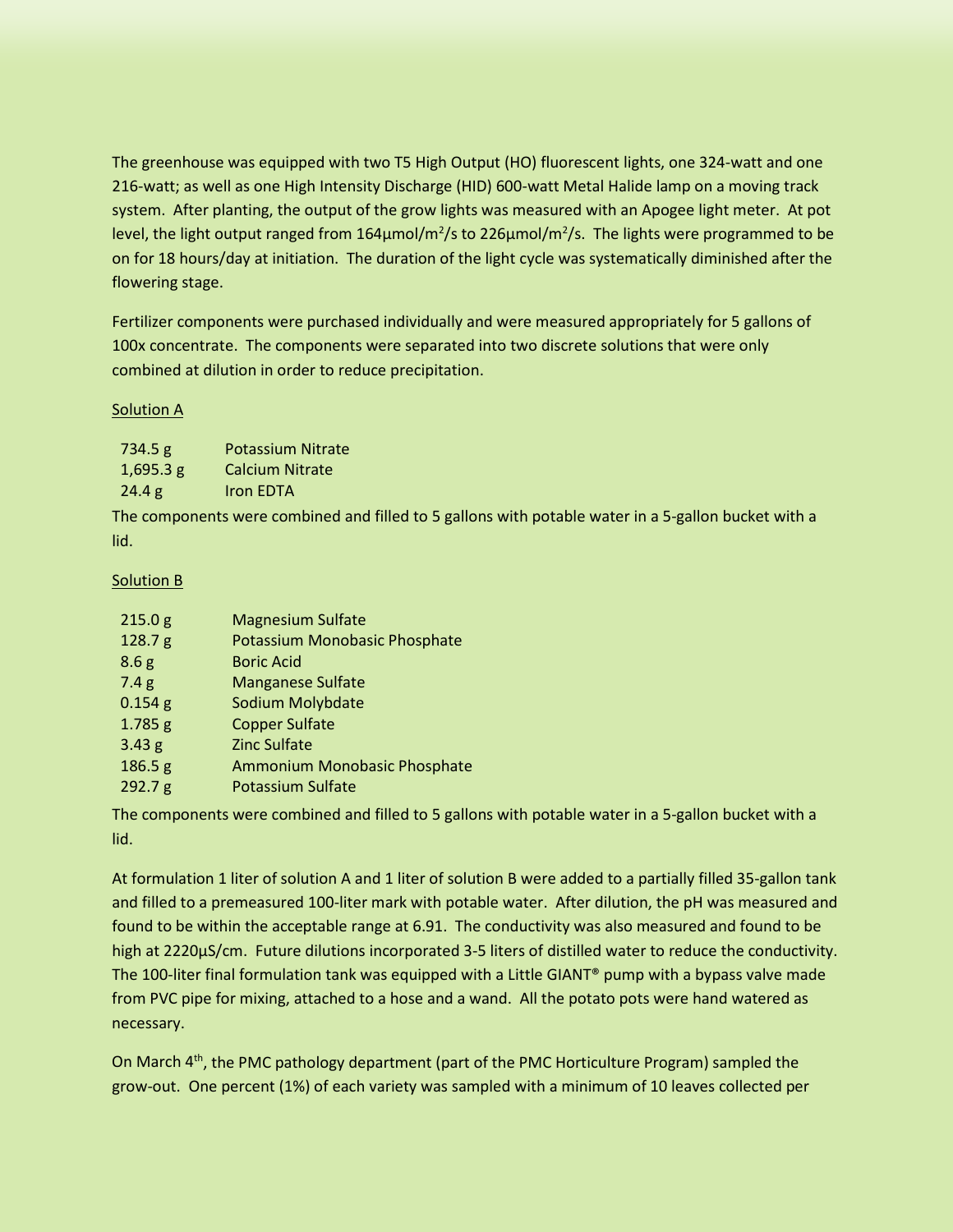variety. All varieties were tested by ELISA and found to be negative for PLRV, PVX and PVY. Also, any pots without growing plants were eliminated. Removed from the project were: 3 pots of Denali, 1 pot of Kennebec, 1 pot of Krantz and 1 pot of German Butterball. These six pots were all initiated from tubers.

Vine kill was performed manually with hand shears by cutting and removing the vines on April 27th. Watering was discontinued and the heat in the greenhouse was turned off in order for the tubers to suberize in the pots prior to harvest. This occurred 107 days after planting.

Potatoes were harvested on May 4<sup>th</sup>, 114 days after planting. Adequate suberization had occurred in the pots and the skins were in good shape. The tubers were collected on grading screens, bagged and labeled and removed to a cold storage unit maintained between 38-40°F.

## **Results**

In terms of creating vegetative growth for winter pathogen screening, the winter grow out was a success. All the varieties produced very good top growth.

The harvest yields of tubers were very low compared to the yields of summer production. French Fingerling was not grown in the summer greenhouse and so data for this variety was not included in the comparisons. Only plantlets were used for the summer greenhouse production.

| <b>Variety</b>           | <b>Winter</b><br><b>Source</b> | <b>Summer lbs/pot</b> | <b>Winter lbs/pot</b> | % Reduction |
|--------------------------|--------------------------------|-----------------------|-----------------------|-------------|
| <b>All Blue</b>          | Plantlet                       | 0.85                  | 0.25                  | 71%         |
| <b>All Red</b>           | <b>Plantlet</b>                | 1.33                  | 0.53                  | 61%         |
| <b>Bushes Peanut</b>     | Plantlet                       | 0.86                  | 0.18                  | 80%         |
| <b>Candy Cane</b>        | Plantlet                       | 0.98                  | 0.41                  | 58%         |
| Denali                   | Tuber                          | 0.83                  | 0.09                  | 90%         |
| <b>German Butterball</b> | Tuber                          | 0.88                  | 0.10                  | 89%         |
| Granola                  | Plantlet                       | 0.78                  | 0.18                  | 77%         |
| Kennebec                 | Tuber                          | 1.05                  | 0.00                  | 100%        |
| <b>Krantz</b>            | Tuber                          | 0.90                  | 0.00                  | 100%        |
| <b>Magic Molly</b>       | Tuber                          | 0.91                  | 0.26                  | 71%         |
| <b>French Fingerling</b> | <b>Plantlet</b>                | na                    | 0.19                  | na          |

There was a high loss of yield in terms of pounds harvested per pot when summer yields and winter yields are compared. The contrast was most marked in the varieties started from tubers. Kennebec and Krantz were the smallest lots with only 3 pots of Krantz and only 1 pot of Kennebec harvested. Neither variety produced any suitable tubers. If Kennebec and Krantz are removed from consideration, the varieties started from G-0 tubers exhibited an average 83% reduction in yield between the summer grow out and the winter grow out.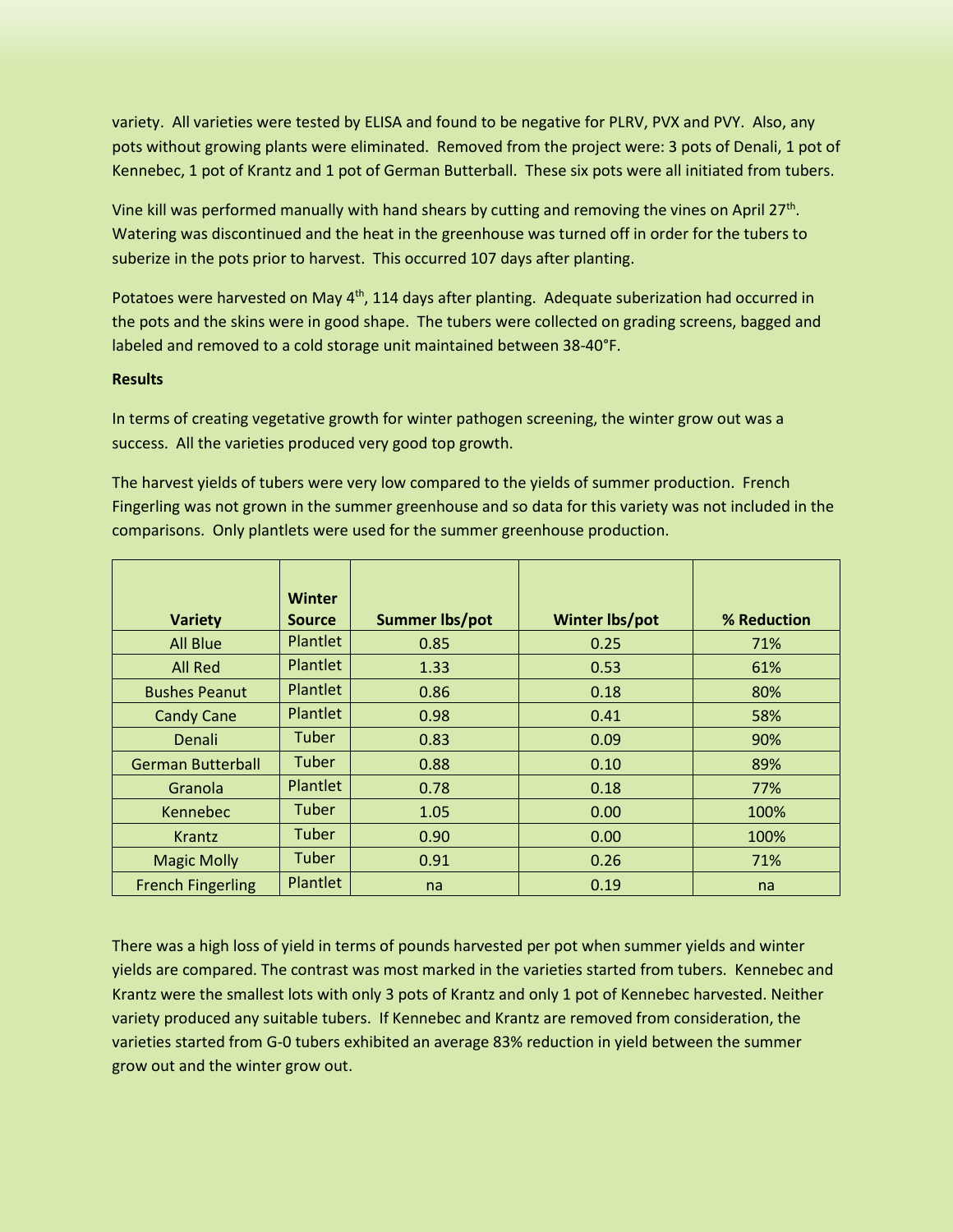

The varieties initiated from plantlets performed slightly better than those started from tubers with an average reduction in yield between summer harvest and winter harvest of 69.4%.



#### **Discussion**

The difference in production efficiency is startling and suggests that tuber production outside of the normal growing season is not going to be cost effective. However, there are times when winter tuber production would be very useful: we occasionally get tuber requests under unique circumstances which we would like to fulfill, there are times that varieties in the gene bank are without tuber back-ups, or additional tubers are needed on a short turnaround time for a project. In preparation for a second year of our experiment, there are some adjustments to make to try to increase our efficiency.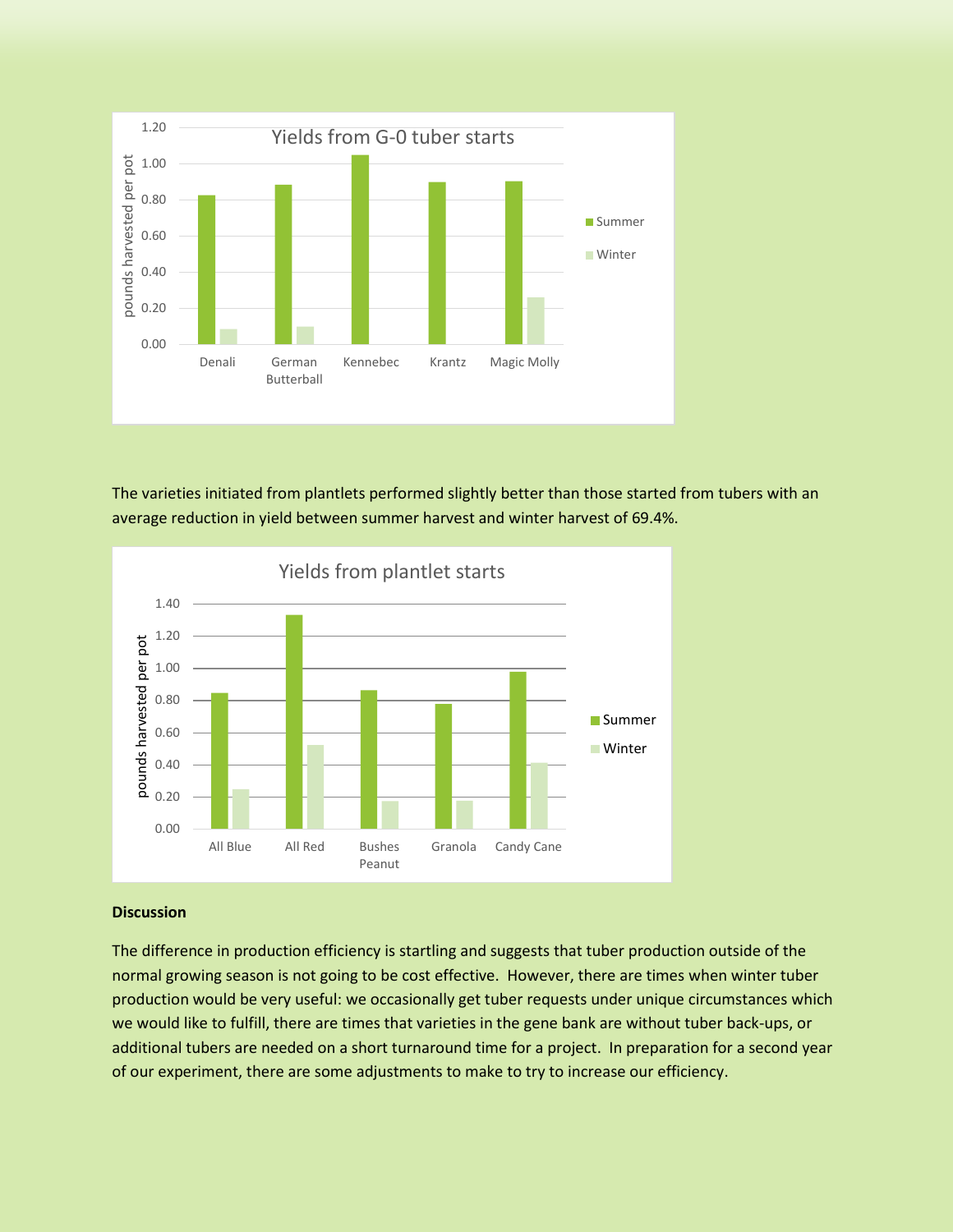An automatic watering system would greatly reduce a source of variability in our trial. As the plants became large, it was difficult to find all the pots and it was impossible to reach all the pots, especially at soil level. An automatic watering system with a stake inserted in the soil on a timer would deliver the same amount of water to each pot much more consistently than hand watering.

Another proposed alteration to the procedure is that more space is needed between pots. We packed the greenhouse as full as we could get it, but ran into spacing issues as the plants grew. Growing fewer pots would allow better aeration between pots and plants as well as improve accessibility to the furthest pots. This would allow a more thorough evaluation of moisture levels as well as tuber production throughout the growing season.

An earlier plant date would give us more control over the amount of light received by the plants and the ambient temperature which are both factors affecting tuber development. The PMC is located near the base of Pioneer Peak and from the months of November to February, the sun does not rise over the top of the mountain. At a minimum, during winter solstice in late December, we receive approximately 5.5 hours of daylight, but it is not direct sunlight at our location because the mountain blocks the sun. When the sun rises high enough in the sky to clear Pioneer Peak in early February, we are in a phase of rapidly increasing daylight, and as natural sunlight hits our south facing greenhouse, it naturally increases the ambient temperature in the greenhouse. Both of these factors were working against us in March and April while we were trying to stimulate tuber development.

September is a common potato harvest month in Alaska. In the figure below, note the decreasing day length in September. We can simulate this decline in hours of daylight with grow lights, but only if natural sunlight is not more abundant than our model. This can be achieved by planting in October or November and continuing through the time when the daylight required by the plants is less than is naturally available. In the winter grow out, vine kill occurred on April 27 marking the end of the growing phase for the potato plants. April 27th had approximately 15.5 hours of daylight and the 27th day in September receives approximately 11.5 hours of daylight.